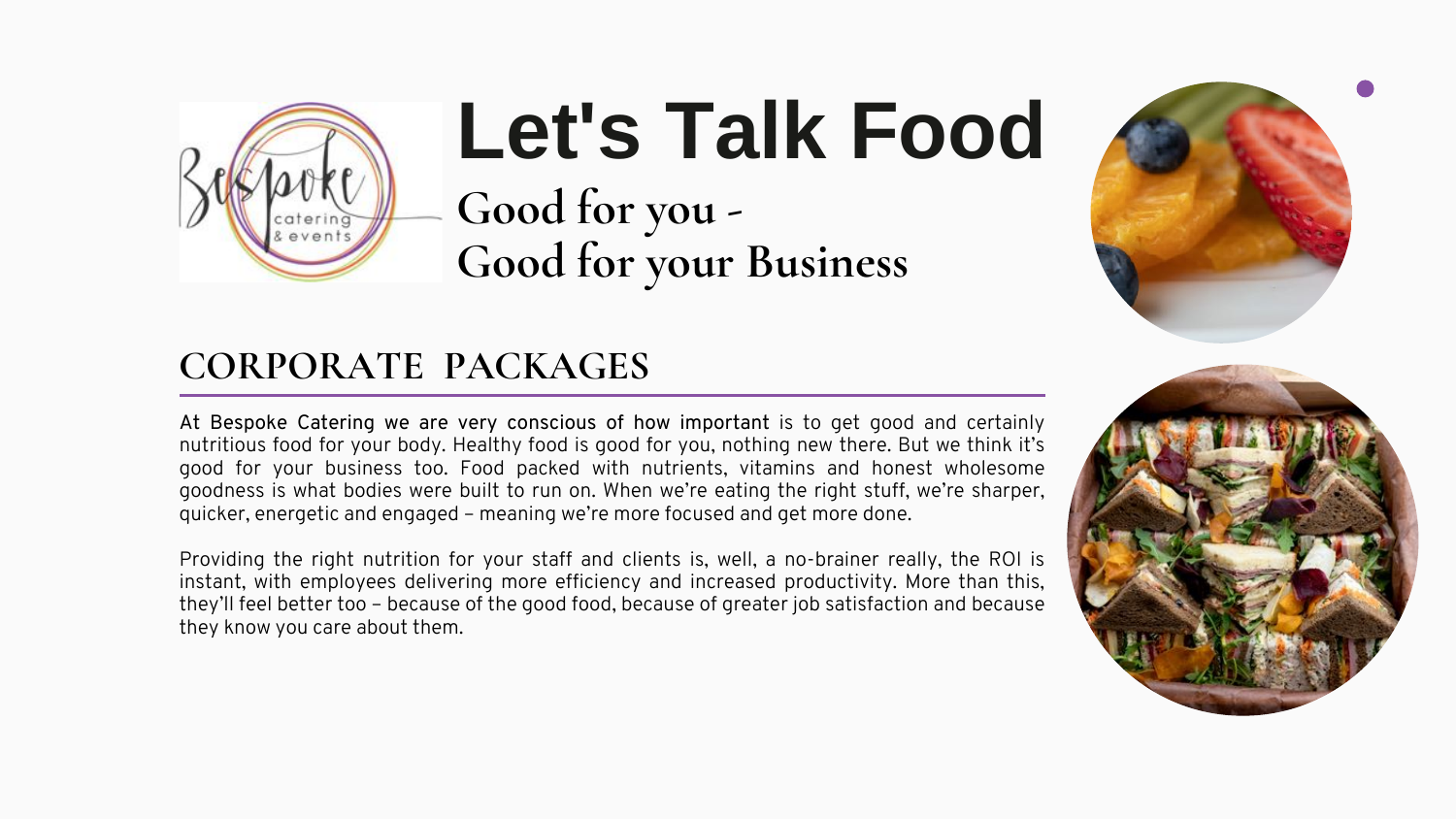

# **Bespoke Corporate Packages 2022**

Bespoke Catering prides itself on fun, modern and wholesome food. We will work with you to ensure your event is tailored to your requirements and vision. Bespoke Catering offers a variety of packages for your corporate events. Our pricing is set around the number of guests attending and location logistics. The 'Per Person' amount includes the cost of the food selections, Ecofriendly serving dishes, serviettes and cutlery. Bespoke Catering can assist you with equipment hire such as crockery, glassware, cutlery, tables, chairs etc. To enhance your guest's experience we also provide a personalised Waitstaff solution as well as your own personal Mixologist. Whatever you need for your event, we can help you find the perfect solution.

| <b>BREAKS</b><br>from \$10.50 pp                                              | <b>WORKING LUNCH</b><br>$$24$ pp                                                                                               | <b>HALF DAY PACKAGE</b><br>\$29.00 pp                                    | <b>FU</b>                                           |
|-------------------------------------------------------------------------------|--------------------------------------------------------------------------------------------------------------------------------|--------------------------------------------------------------------------|-----------------------------------------------------|
| Create Your Own Menu By<br><b>Selecting Morning OR</b><br>Afternoon Tea Break | Create Your Own Menu By<br>Selecting:                                                                                          | Create Your Own Menu By<br>Selecting:                                    | Cr <sub>f</sub>                                     |
| • 2 Items \$10.50<br>• 3 Items \$13.00<br>• 4 Items \$16.00                   | • Selection of Gourmet<br><b>Sandwiches &amp; Rolls</b><br>• 2 Assorted Hot ItemS<br>• 1 Fresh Salad<br>• Fresh Seasonal Fruit | • 2 Break Items for Morning<br>OR Afternoon Tea Break<br>• Working Lunch | $\bullet$ 2<br>T<br>$\bullet$ W<br>$\bullet$ 2<br>T |
| Prices are excluding Gst                                                      | Prices are excluding Gst                                                                                                       | Prices are excluding Gst                                                 | P <sub>1</sub>                                      |

### **FAQ'S**

What is included in the package? All the packages include all eco-friendly disposable wooden cutlery, paper serviettes and plates to enjoy the food Do I need to have a minimum number of guests to have catering? No, you don't need to have a minimum number of guests, however, we require a minimum spend of \$180 + \$20 Delivery Fee When do I need to make my menu selection? We need your preferred choices 72 hours before your event date. Last-minute events will be catered with a Chef Selection & always covering dietaries When do I have to confirm the final numbers? We would love to have an idea of numbers 7 days out and final numbers 72 days prior to your event date How can I cater for my guests with dietary requirements? Our chefs will be delighted to cater for any dietary requirements with advance notice How can I confirm my event booking? We are thrilled you are ready to go ahead with Bespoke Catering! To confirm please accept the quote provided and process payment via CC or Bank Deposit Can I have the catering option packed individually? Of course you can! We will delighted to individually showcase your catering selection Do you provide any other services? Yes, we will work with you with anything you need to design your own event / celebration. Feel free to browse our services at www.bespokecatering.sydney

### **ILL DAY PACKAGE** \$39.00 pp

eate Your Own Menu By Selecting:

**Break Items for Morning** ea Break **/orking Lunch Break Items for Afternoon** ea Break

rices are excluding **Gst** 

### **AFTER HOURS** from \$50.00 pp

Create Your Own Menu By Selecting:

- Request Your Bespoke Canapés Package
- View Platter Selection
- Includes On-Site Chef

Prices are excluding Gst

- 
- 
- 
- 
-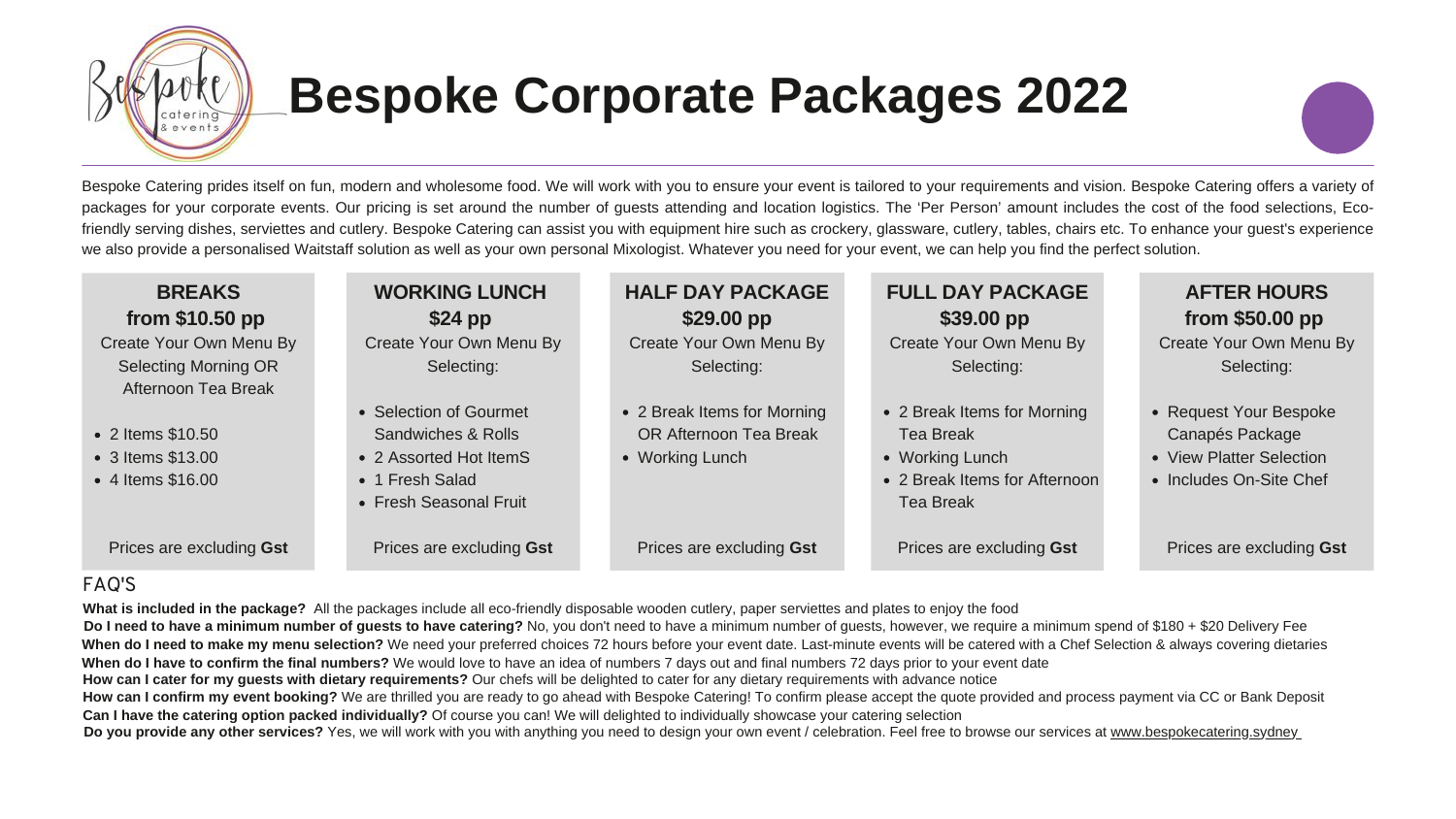

# **Breaks Menu**

Our talented Chefs find excitement in creating new flavours, giving the best of themselves to deliver an exceptional customer experience. It really IS all about you!

### **SAVOURY**

- Savoury Croissant with Ham & Cheese or Tomato & Cheese
- Spinach, Feta & Egg Wrap
- Bacon & Scrambled Eggs Wrap
- Smashed Avocado & Feta on Toast (GF available)
- Mini Bagel with Smoked Salmon & Cream Cheese
- Mini Bagel with Hummus & Veggies (Vg)
- Selection of Crudities with Home-made Dips (Gf, Df, Vg)
- Premium Local & Imported Cheeses with Dried Fruits and Crackers (V)



### **SWEET TREATS**

- Homemade Assorted Muffins (Gf available)
- Freshly baked Mini Danishes
- Freshly Baked Scones served with Jam & Vanilla Cream
- Signature Chocolate Fudge Brownie (Gf)
- Vegan Chocolate Brownie with Toasted Nuts (Vg)
- Banana Bread Slice (GF available)
- 
- Fresh Seasonal Fruit Salad (Gf, V)
- Berry Compote & Mango Creamy Yogurt (Gf, V)
- Passion Fruit & Mango Slice
- Chocolate Mousse Delight
- Classic Raspberry Lamington
- Apple & Toffee Treat (Gf, Df, Nf, Vg)
- Blueberry & Crunchy Granola Yogurt



```
• Coconut and Chia Seeds Pots with Yogurt and Fresh Seasonal Fruit (Vg)
```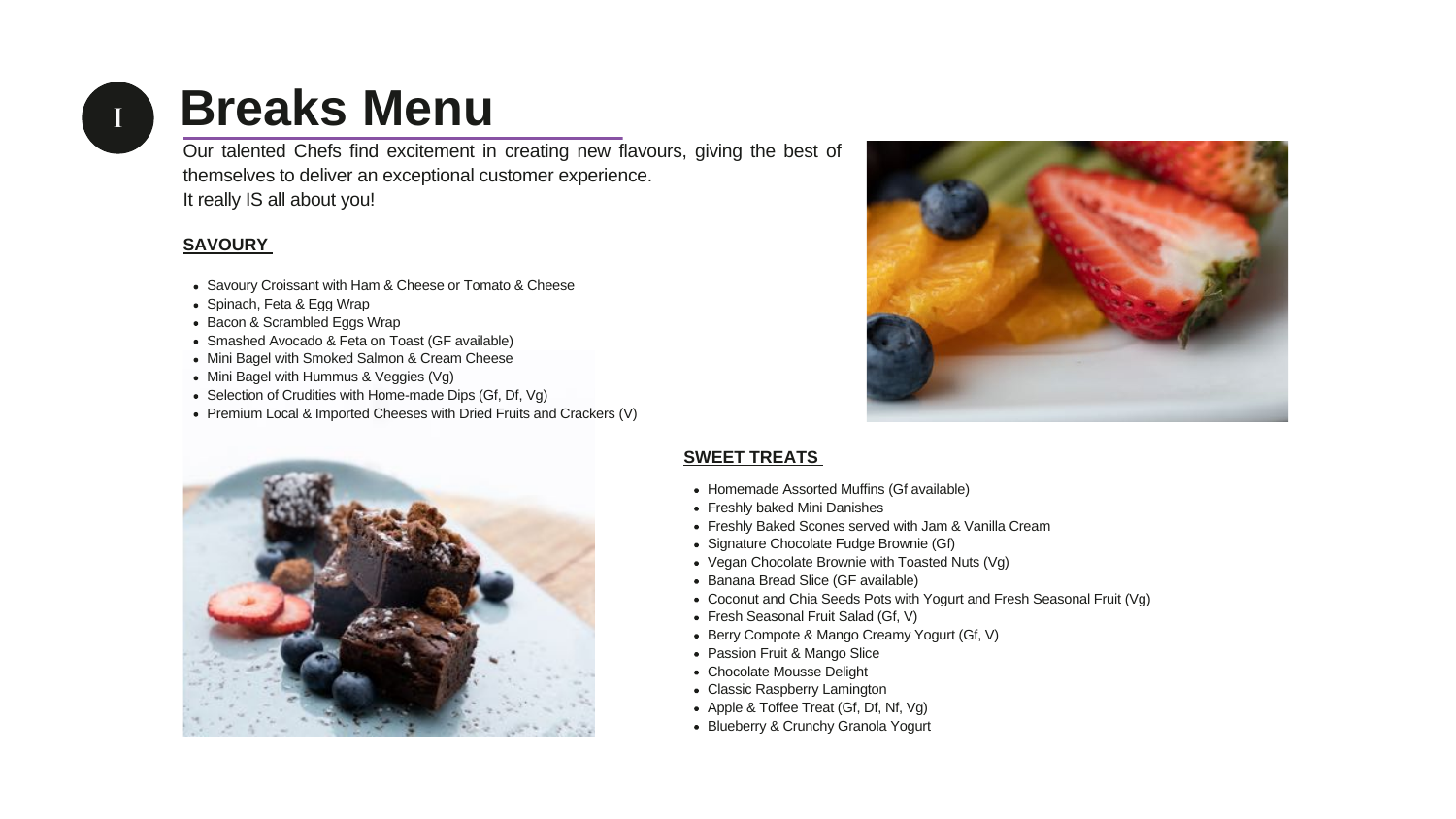$\begin{array}{|c|c|} \hline \quad \quad & \quad \quad & \quad \quad & \quad \quad & \quad \quad \\ \hline \end{array}$ 



# **Working Lunch Menu**

A selection of gourmet triangle sandwiches, rolls & wraps with Bespoke Fillings:

- 
- 2 Assorted Hot items which may include:
	-
- Fresh seasonal fruit

### **FRESH SALAD-select 1 option**

- Pumpkin, Beetroot & Feta roasted pumpkin, feta cheese, shredded kale, cos lettuce, fresh mint, beetroot, red capsicum & French dressing
- Thai Beef Salad mixed lettuce, shredded beef, red onion, grape tomato, cucumber, peanuts, crispy shallots, mint, basil, coriander, red capsicum & sweet chilli sesame dressing
- Fattoush Salad lettuce, cucumber, feta cheese, radish, mint & lemon dressing, grape tomato, shallots, crispy lavash flatbread, fresh parsley, mint, za'atar mix
- Chicken Caesar, chicken breast, crispy bacon, caesar dressing, cos lettuce, croutons, boiled egg & parmesan cheese
- · Salmon Poke Bowl, salmon, mixed quinoa, brown rice, shredded purple & green cabbage, edamame beans, cucumber, carrot, pink radish, coriander, shallots, toasted seeds, shoyu dressing, miso tahini
- · Middle East Mezze, falafel, feta cheese, garden peas, broccoli florets, toasted seeds, fresh coriander, mixed quinoa, brown rice, red & white cabbage, baba ganoush & French dressing

• Chicken Cesar, Italian Club, Turkey & Cranberry, Roast Beef, Tuna Salad, BBQ Pulled Pork, Egg, Vegetarian

• Mini quiches, Spinach & Cheese Triangles (V), Pork & Fennel Sausage Rolls, Arancini Balls (V), Spring Rolls (V), Coconut Tempura Prawns, Chicken & Leek Pies, Vegetarian Samosas (Vg), Lamb & Rosemary Pies, Home-made Falafel